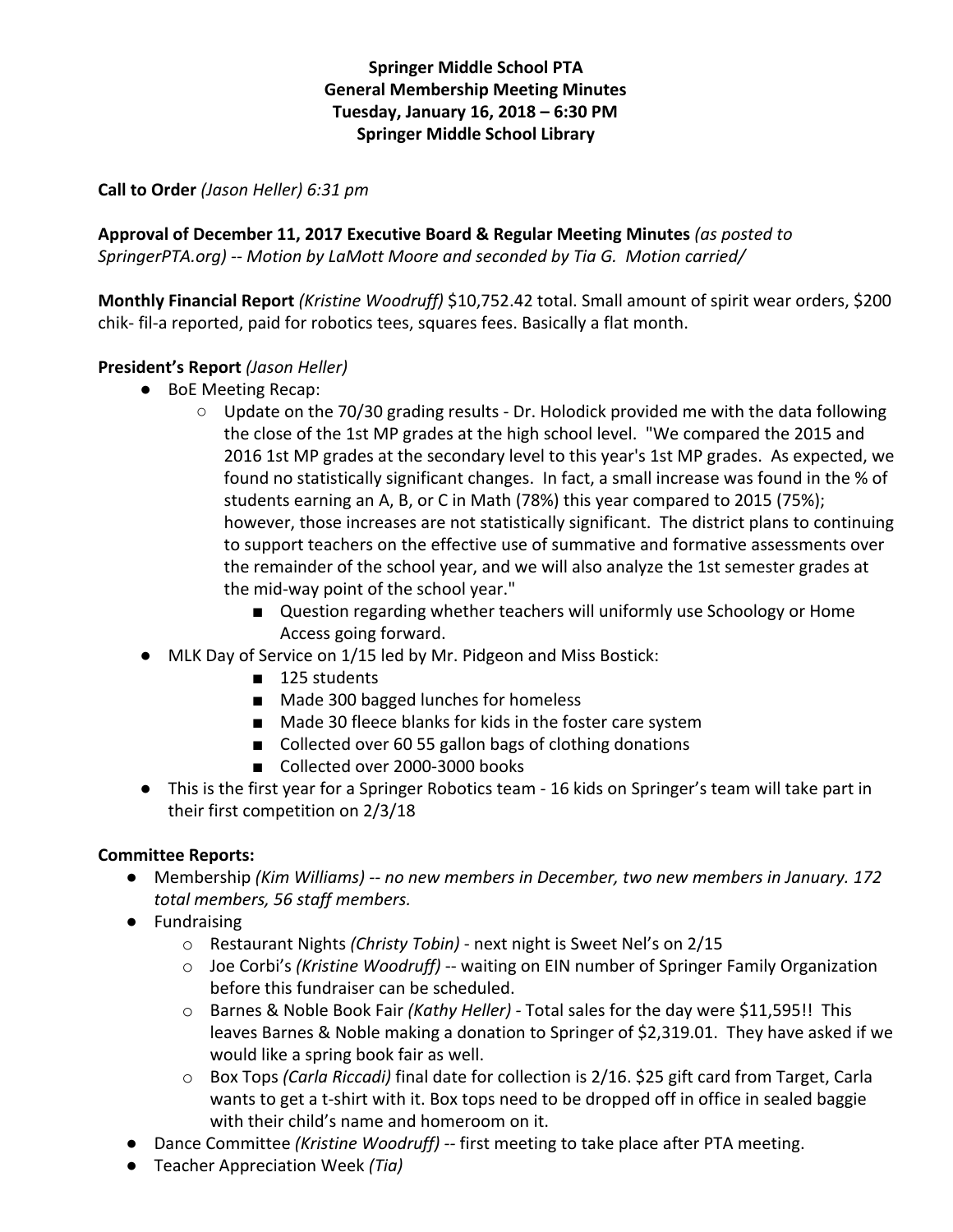- o Something will be done every day of the week (first full week in May)
- o Flyers will come home asking for donations
- o Highlight of week will be candy buffet

# **Member Comments** *(Please respect the time of all members by keeping comments brief)*

- One parent had concerns about the substitute driving bus 87 on 1/16. District CFO Dr. Hale was present at the meeting and requested contact information for anyone with concerns and stated he would reach out personally with an update.
- Another parent raised a concern about her son's seventh grade science teacher who has been out on a long-term absence. Several other parents agreed that this has been an issue especially since no grade was on the students' interim report card for that class. Mr. X will share with Dr. Woodson upon his return.
- Follow-up was requested from the discussion at the first meeting of the year regarding large class sizes, specifically Fast Math classes.

## **Old Business:**

- Large scale project will do first round of 20 Chromebooks with carts and licenses.
- Future of the Springer PTA update *(Jason Heller)*
	- *o* We are still waiting for the approved 'Certificate of Incorporation' from the Secretary of State for the Springer Family Association. As soon as that is received, we will move forward with the IRS paperwork for our tax-exempt status.
	- *o* Outstanding encumbered funds in the PTA accounts of \$3638 as of 12/31/2017. This does not count the Chromebook commitment voted on last month. After taking the checks being written tonight and the book fair/restaurant night checks not yet received and deposited into account we anticipate will be left with about \$5100 unencumbered in the PTA account at the end of January. With the anticipated revenue and expenses remaining for the rest of the fiscal year we should be close to the amount needed for the \$6600 to purchase the 1st 20 Chromebooks out of the PTA account which would have us wrap up the PTA affairs with as close to \$0 remaining as possible. Any shortage on the Chromebook commitment could be made up from the Springer Family Association.
	- *o* We are prepared tonight with an updated budget for approval to represent the changes that are expected so that we are operating off of a realistic picture of the finances through the end of the year.
- Current Treasurer Kristine Woodruff will be no longer have a student at Springer next year so the Executive Board is searching for a treasurer for the 2018-19 school year. A treasurer is also needed to finish out the 2017--18 school year with the new Springer Family Association.

## **New Business:**

- Budget update -- biggest changes in revenue category. Revenue reduced by removing Joe Corbi's and eighth grade dance, lowered 60th anniversary from \$2500 to \$500. Motion to update by Cathis R., second by Lisa F.. Motion carried.
- Planning a 'Springer Family Association' kick off with a Springer Family Night at the Blue Rocks, not as a fundraiser but purely as a get-together. The tentative date is May 4th. Watch for more info. The goal is to have a family event each marking period. Suggestions for future events are welcomed.

## **Teacher Liaison Report** *(Mr. Xenakes)*

- Second marking period ends next week.
- Mr. Glasier suggested that we discount dance ticket price as an incentive for members or offer a discount for sixth grade families who sign up for all three years.